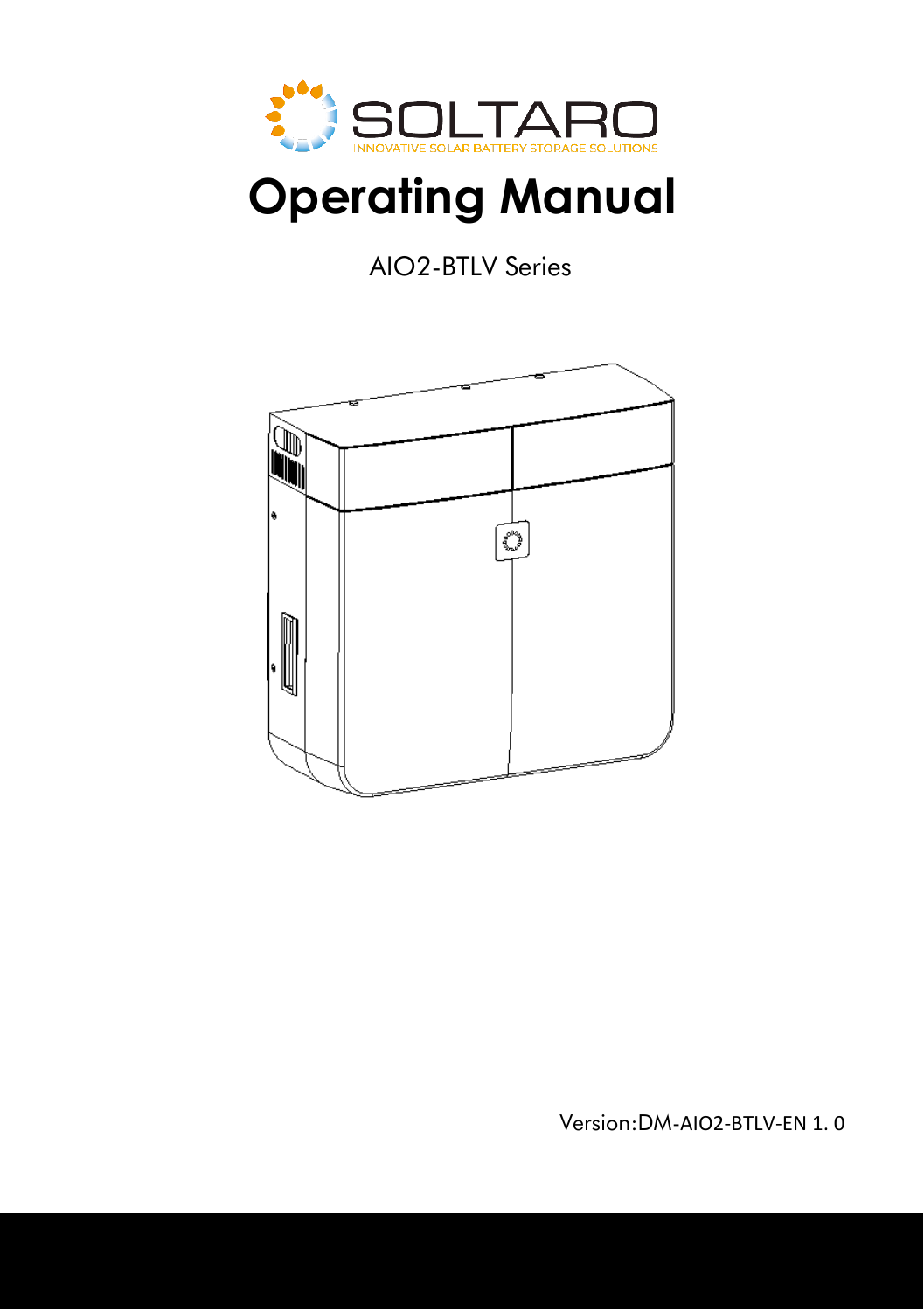## **CONTENTS**

| $\mathbf{1}$   |     |  |  |
|----------------|-----|--|--|
|                | 1.1 |  |  |
|                | 1.2 |  |  |
|                | 1.3 |  |  |
| 2.             |     |  |  |
|                | 2.1 |  |  |
|                | 2.2 |  |  |
| 3.             |     |  |  |
| 4.             |     |  |  |
| 5.             |     |  |  |
| 6.             |     |  |  |
|                | 6.1 |  |  |
|                | 6.2 |  |  |
|                | 6.3 |  |  |
| 7 <sub>1</sub> |     |  |  |
|                | 7.1 |  |  |
|                | 7.2 |  |  |
|                | 7.3 |  |  |
|                | 7.4 |  |  |
| 8.             |     |  |  |
|                | 8.1 |  |  |
|                | 8.2 |  |  |
|                | 8.3 |  |  |
| 9.             |     |  |  |
|                |     |  |  |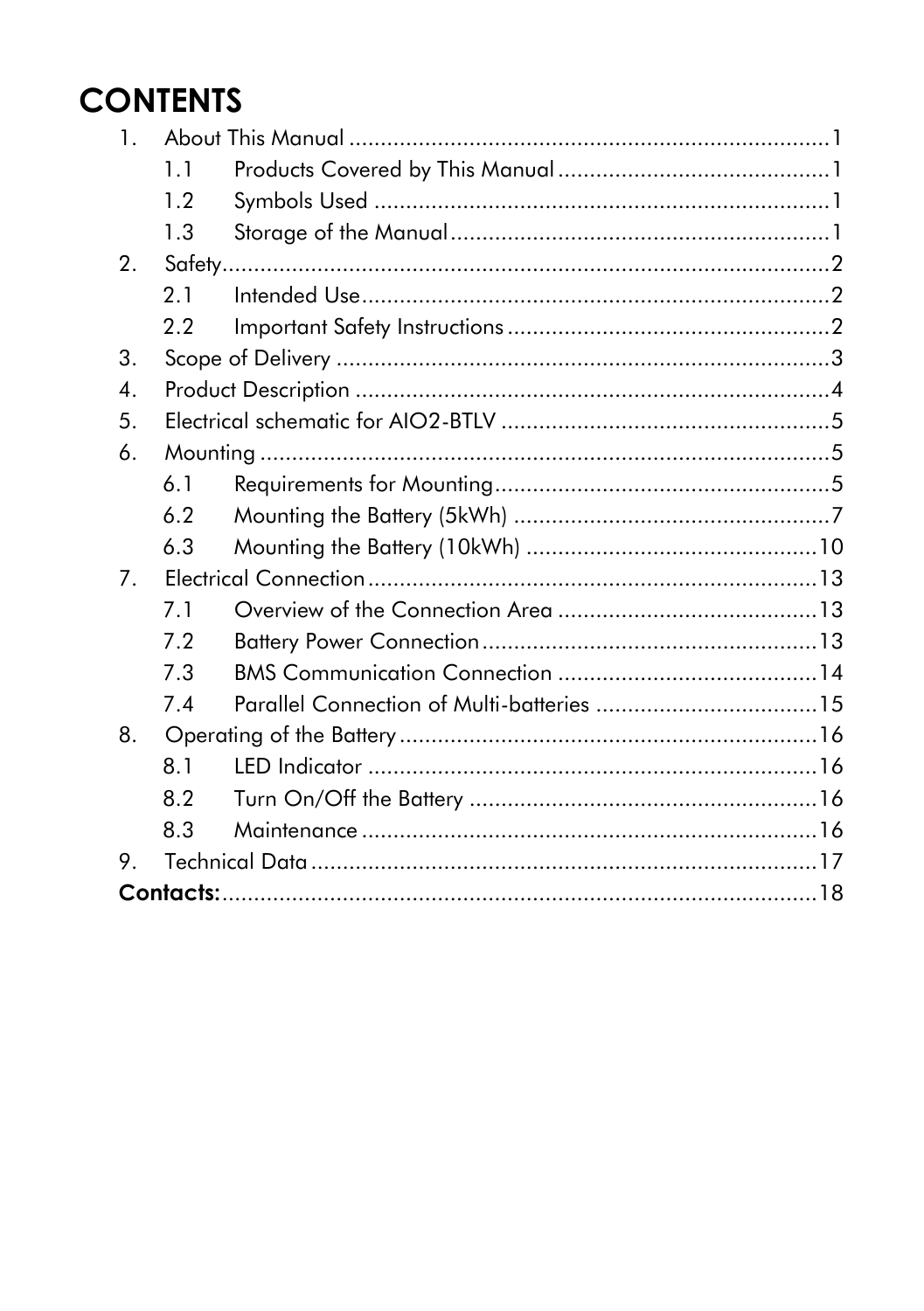## <span id="page-2-0"></span>**1. About This Manual**

## <span id="page-2-1"></span>**1.1 Products Covered by This Manual**

AIO2-BTLV Series Li-ion batteries.

AIO2-BTLV-5KWH

AIO2-BTLV-10KWH

### Target Group

This document is intended for qualified electricians. Any electrical installation and maintenance on this inverter must be performed by qualified electricians in compliance with standards, wiring rules or requirements of local grid authorities or bodies.

## <span id="page-2-2"></span>**1.2 Symbols Used**

The following types of safety precautions and general information symbols are used in this manual. These important instructions must be followed during installation, operation and maintenance of the battery.

| <b>DANGER</b>  | Indicates a hazard with a high level of risk<br>that will result in death or serious injury. |
|----------------|----------------------------------------------------------------------------------------------|
|                | Indicates a hazard with a medium level of                                                    |
| <b>WARNING</b> | risk that can result in death or serious                                                     |
|                | injury.                                                                                      |
| <b>CAUTION</b> | Indicates a hazard with a low level of risk<br>that can result in minor or moderate injury.  |
| <b>NOTICE</b>  | Indicates a situation which, if not avoided,<br>can result in property damage.               |

### <span id="page-2-3"></span>**1.3 Storage of the Manual**

The manual should be stored with other documents belonging to the inverter and must be available to people authorized to work on the installation.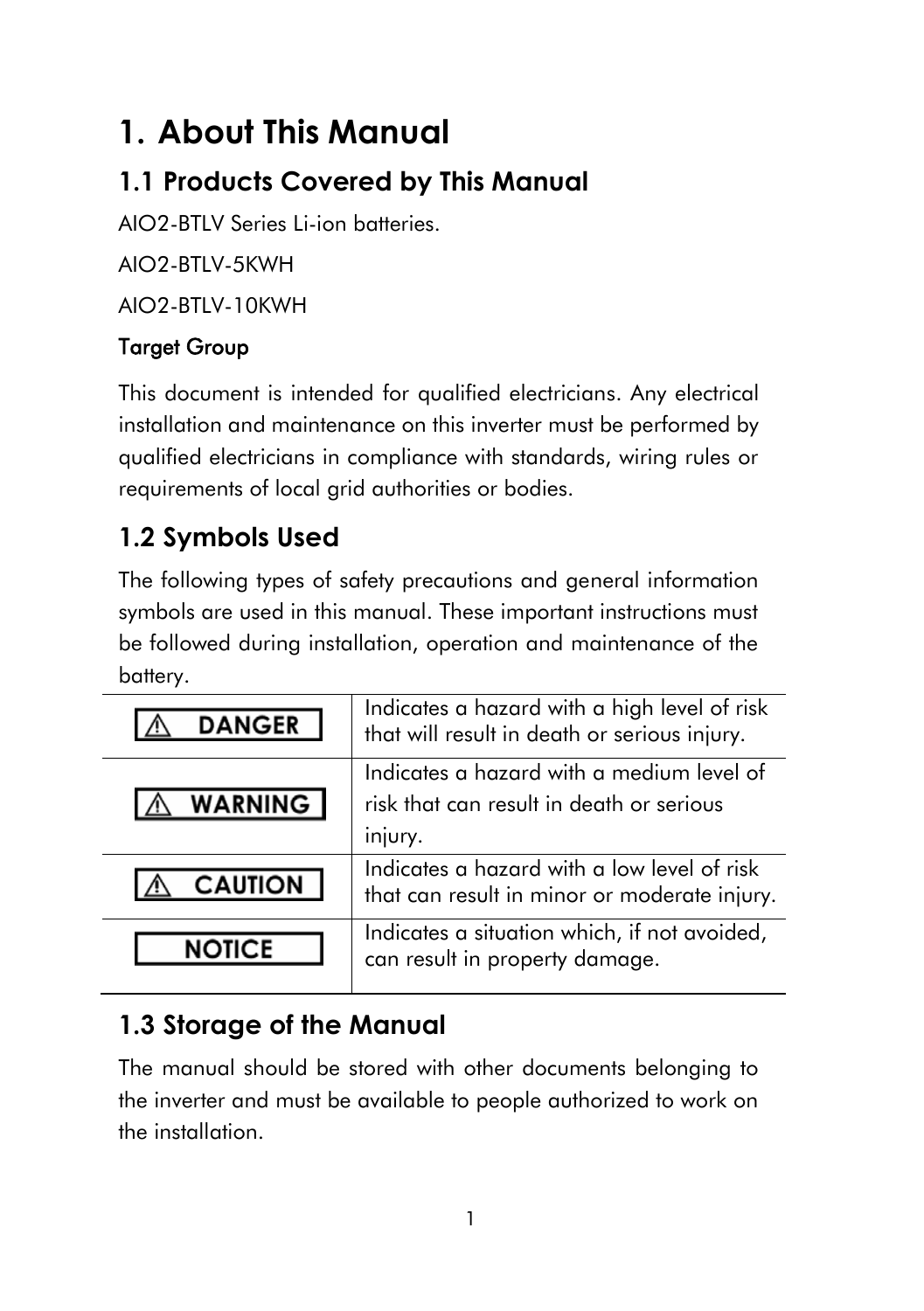## <span id="page-3-0"></span>**2. Safety**

### <span id="page-3-1"></span>**2.1 Intended Use**

The AIO2-BTLV Series is a lithium battery for an energy storage system. It must only be connected with a SOLTARO hybrid inverter/battery inverter.

To prevent personal injury and property damage and to ensure long- term operation of the product, please read and follow all the instructions and cautions on the battery and this user manual during installation, operation or maintenance at all times.

## <span id="page-3-2"></span>**2.2 Important Safety Instructions**

#### **DANGER**  $\sqrt{2}$

### **Danger to life from electric shock.**

- •Before performing any work on the battery, make sure the battery is powered off and the DC isolator is disconnected.
- •Do not short circuit the DC connectors of the battery, this may cause electric shock to personnel and damage to the product.
- •Do not touch DC connectors of the battery.
- If an error occurs, contact your local distributor or a qualified electrician.

#### ۱W **WARNING**

- Do not allow the battery to get in contact with liquids.
- Do not subject the battery to high pressures.
- •Do not place any objects on top of the battery.

## **NOTICE**

- •Do not open the battery cover or change any components without authorization, otherwise the warranty commitment for the battery will be invalid.
- •Appropriate methods must be adopted to protect battery from electrostatic discharge; any damage caused by ESD is not warranted by the manufacturer.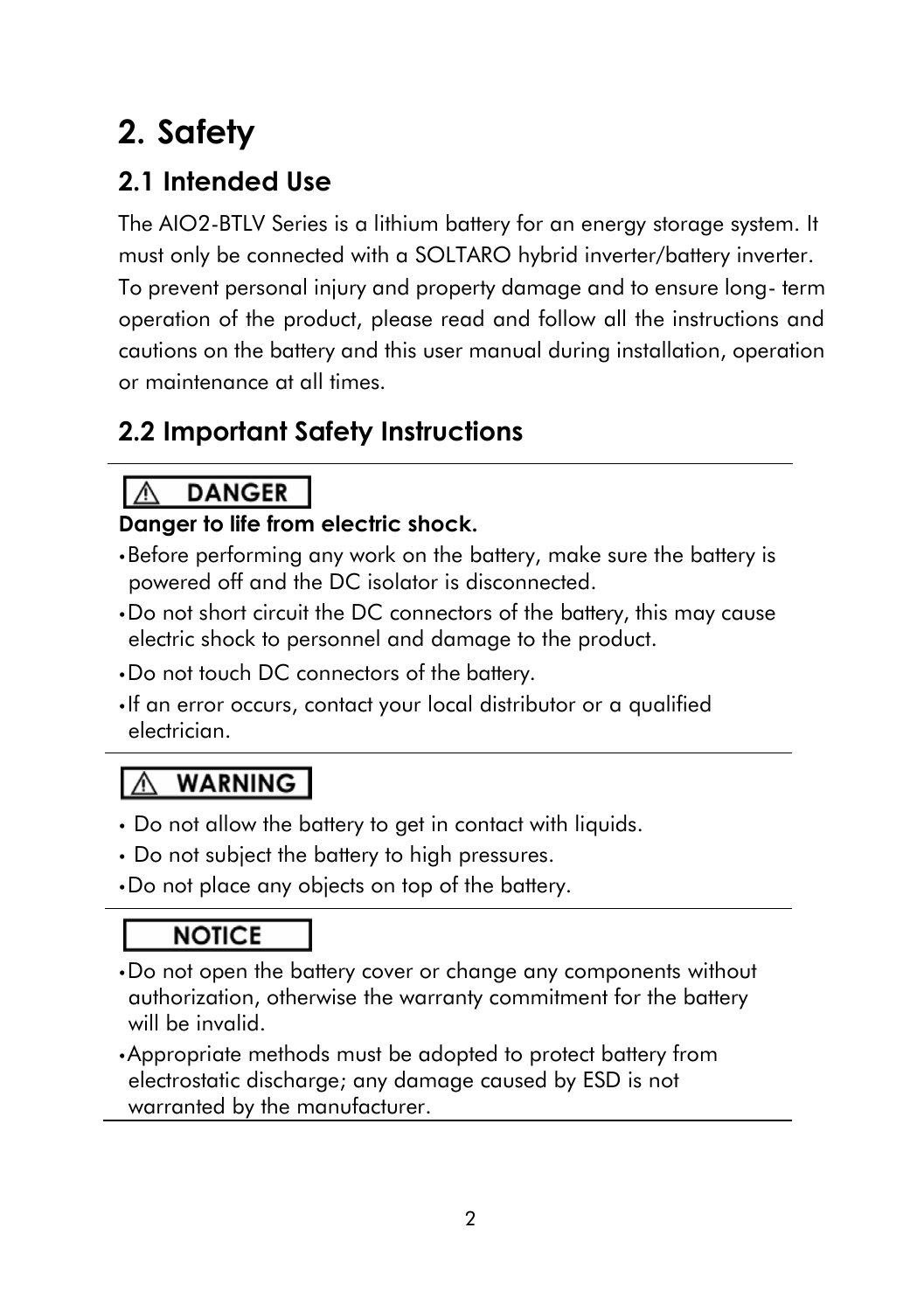## <span id="page-4-0"></span>**3. Scope of Delivery**



| <b>Item</b> | <b>QTY</b> | Designation                                   |  |
|-------------|------------|-----------------------------------------------|--|
|             |            | 5kWh/10kWh Battery                            |  |
| B           |            | 5kWh/10kWh Wall Mounting Bracket              |  |
|             |            | 5kWh/10kWh Screws for Fixing Mounting Bracket |  |
|             |            | Manual                                        |  |

## **NOTICE**

Accessories for different applications may be different.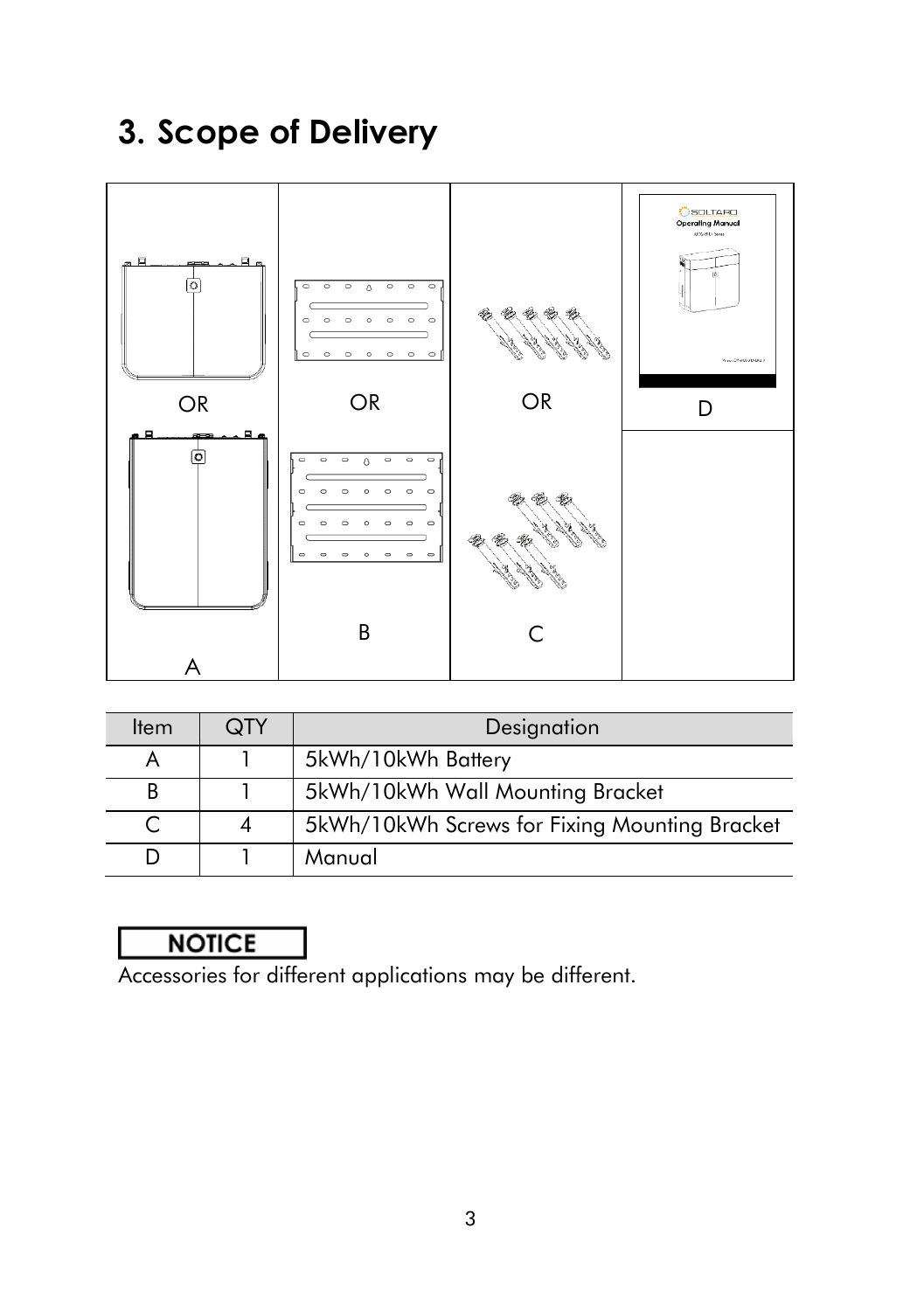## <span id="page-5-0"></span>**4. Product Description**

Thank you for choosing a SOLTARO battery. Features of the SOLTARO battery are ahead of the field and should be understood prior to install.



Figure 1. View of the AIO2-BTLV Series Lithium Battery

| Position<br>Designation |                                                      |  |
|-------------------------|------------------------------------------------------|--|
|                         | <b>Connection Area Cover</b>                         |  |
|                         | For All-in-one application with hybrid inverter, the |  |
|                         | cover is not included.                               |  |
|                         | LED indicator                                        |  |

### Symbols on the Type Label

| Symbol | Explanation                                                           |
|--------|-----------------------------------------------------------------------|
|        | Caution, Risk of Danger                                               |
|        | Caution, Risk of Electric Shock                                       |
|        | Refer to the Operating Manual                                         |
|        | WEEE Mark. This inverter should not be disposed<br>as ordinary waste. |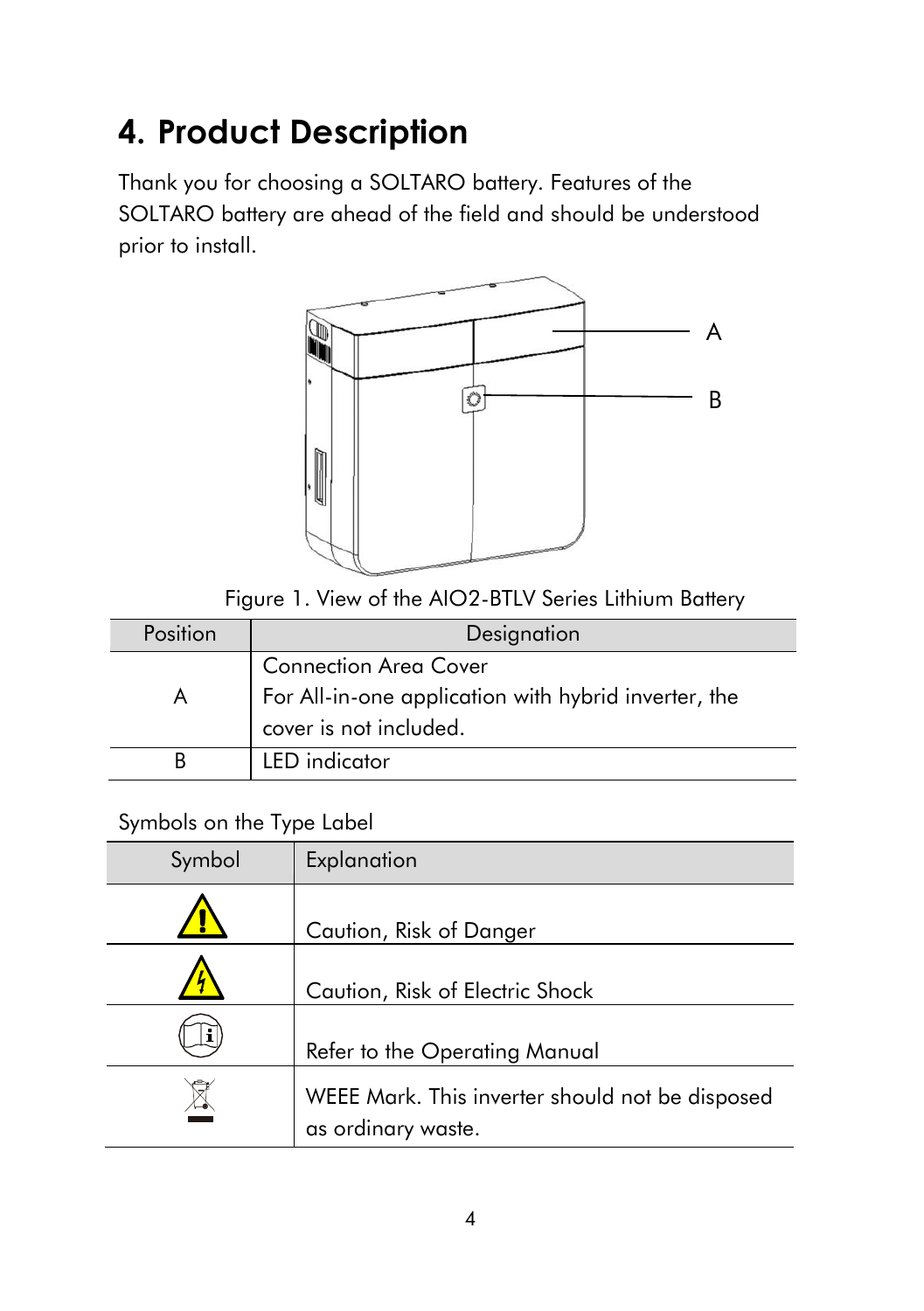## <span id="page-6-0"></span>**5. Electrical schematic for AIO2-BTLV**



## <span id="page-6-1"></span>**6. Mounting**

### <span id="page-6-2"></span>**6.1 Requirements for Mounting**

### **NOTICE**

Check to make sure the installation site does not fall into any of the following conditions: If it does, then a risk assessment will be required. Please apply safe lifting procedures when installing the battery. 2 people or mechanical aids are recommended.

- Unsafe due to assessment of occupational health safety risks.
- The ambient temperature is outside the range of tolerable ambient temperature (-20 $^{\circ}$ C to +50 $^{\circ}$ C, -4 $^{\circ}$ F to +122 $^{\circ}$ F).
- Close to flammable materials or areas where flammable materials are stored. The distance from flammable materials must be  $>$ 1200mm.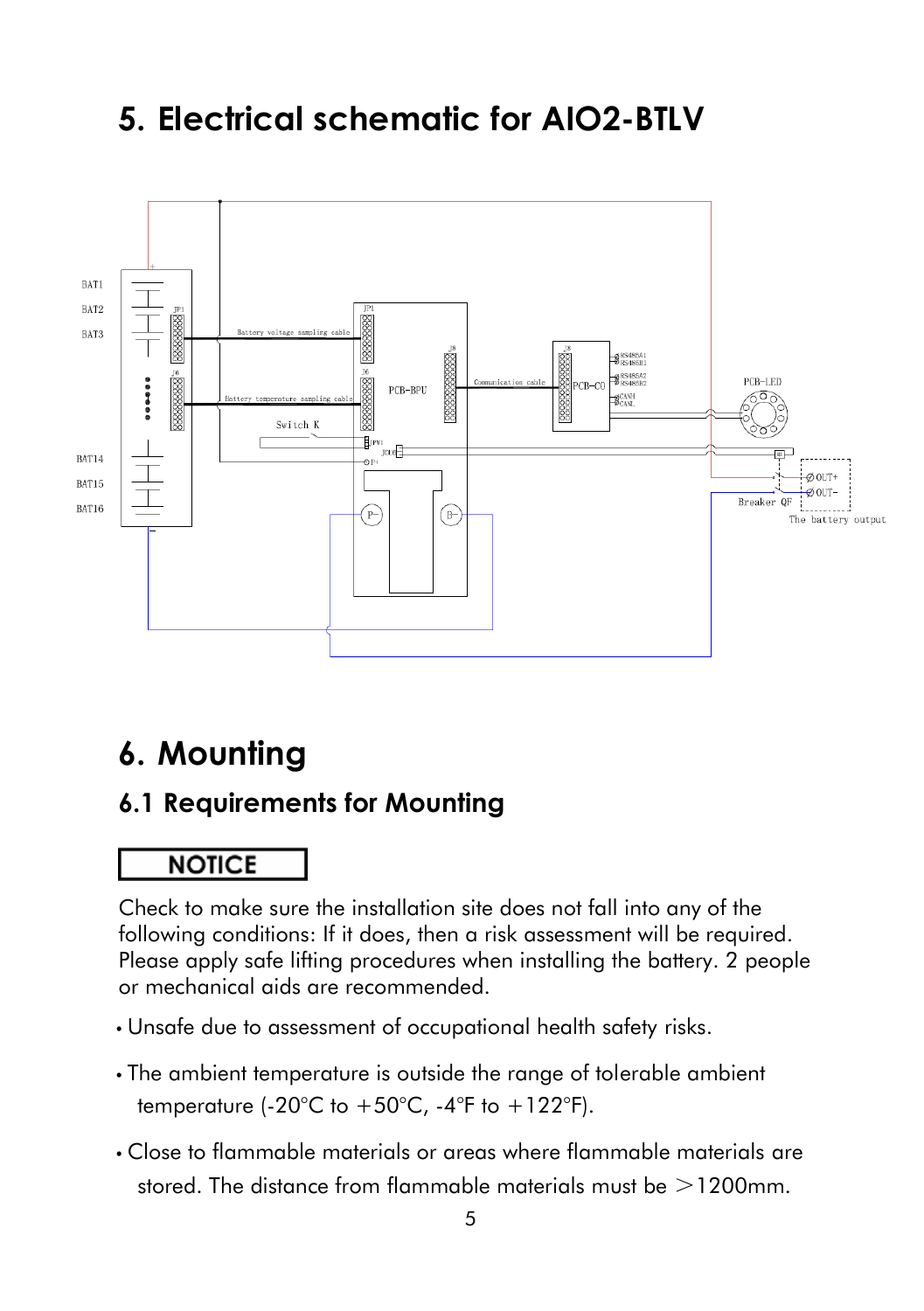- Prone to be damaged by sea water.
- Prone to be flooded or high levels of snow falls.
- Close to corrosive gas or liquid (for example, locations where chemicals are processed or stored).
- Can be installed indoors or outdoors
- Exposed to direct sunlight or in an enclosure exposed to direct sunlight.
- Little or no air flow
- Mounted on a surface without suitable fire/heat rating.
- Mounted on a wall without suitable load holding capacity.
- High humidity.
- Sites considered unsafe because of local regulations.
- Confined space without adequate airflow.
- Area subject to sand or dust storms.
- Exposed to steam, vapor, or water.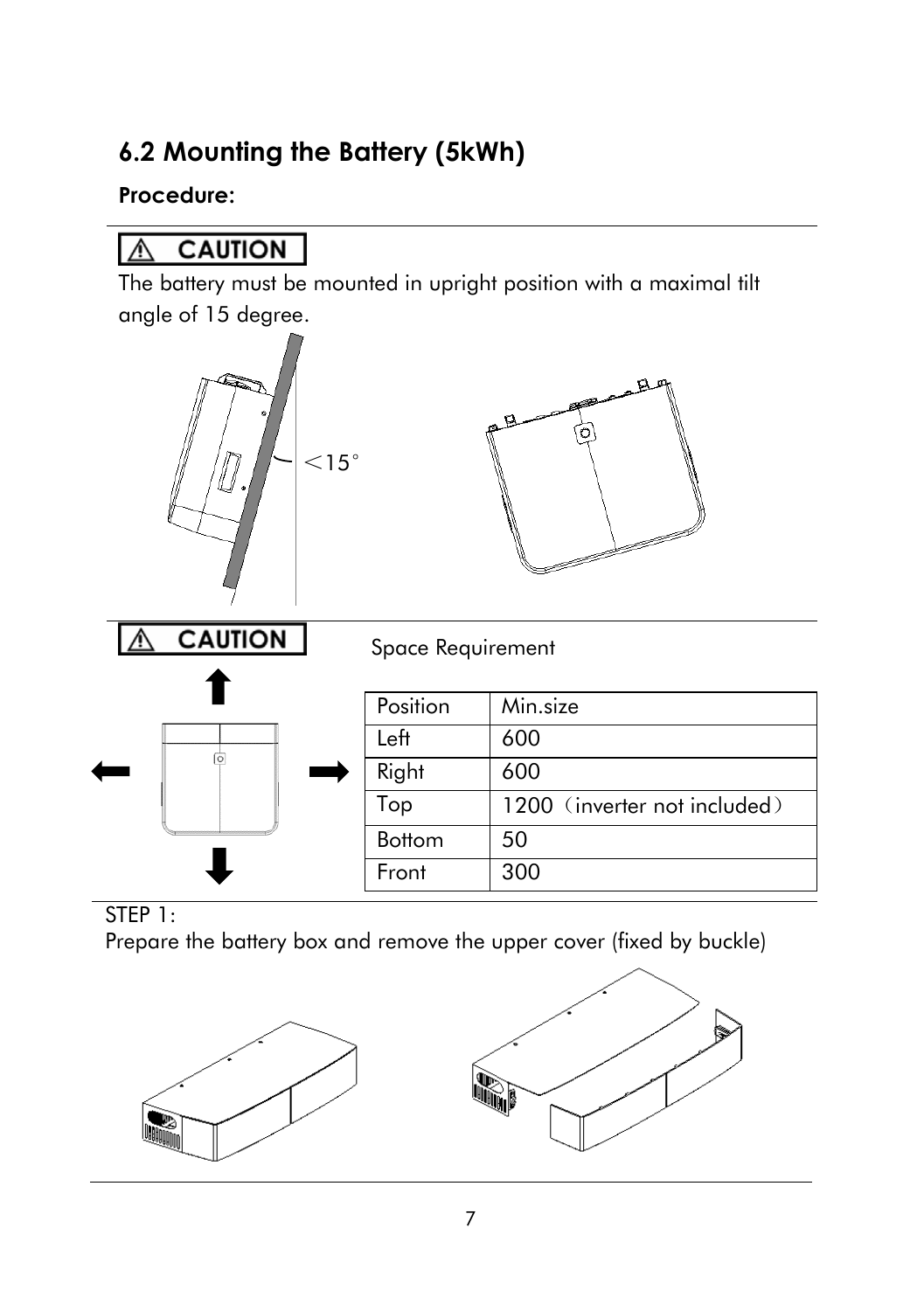STEP<sub>2:</sub>

Install the remaining bottom frame accessories on the 5 kW battery (when installing, take out the 3 rubber plugs on the bottom frame accessories, and then use 3 M5-10 stainless steel cross round head triple combination screws to fix the bottom frame on the battery, and then put back the rubber plug)





STEP 3 :

Drill holes on the wall (diameter 12mm, drilling depth≥ 65mm, unscrew 5 M8-60 expansion screws, and put the expansion head into the drilled hole

note: the height of the drill hole must be ≥200mm

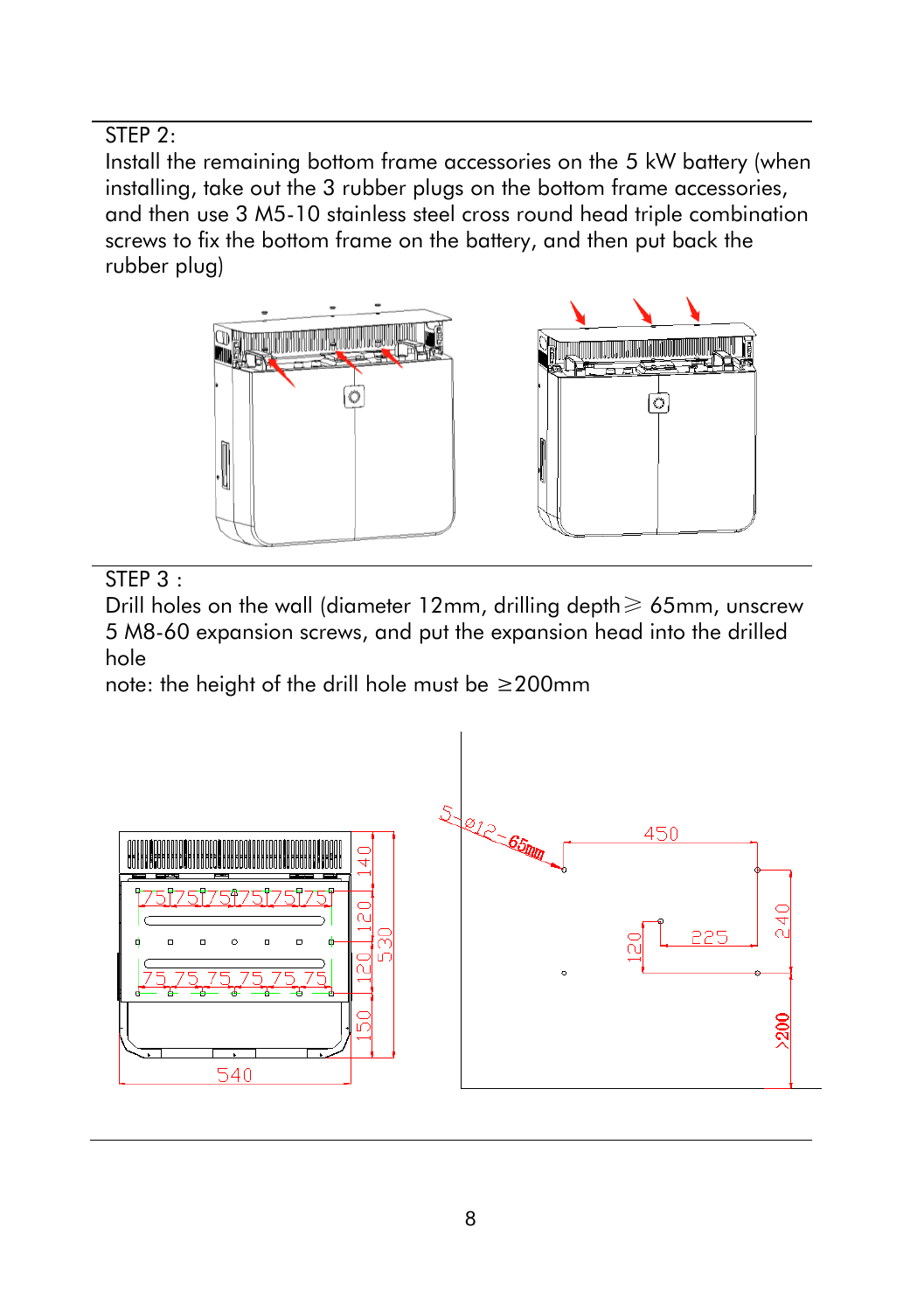STEP 4:

Install the rack with 5 M8-60 hexagon socket screws unscrewed from the expansion screws in step 3.



### STEP<sub>5:</sub>

Hang the battery (note: make sure that the four hanging buckles on the side are locked, otherwise the strength is not enough)



STEP 6: Install the front cover



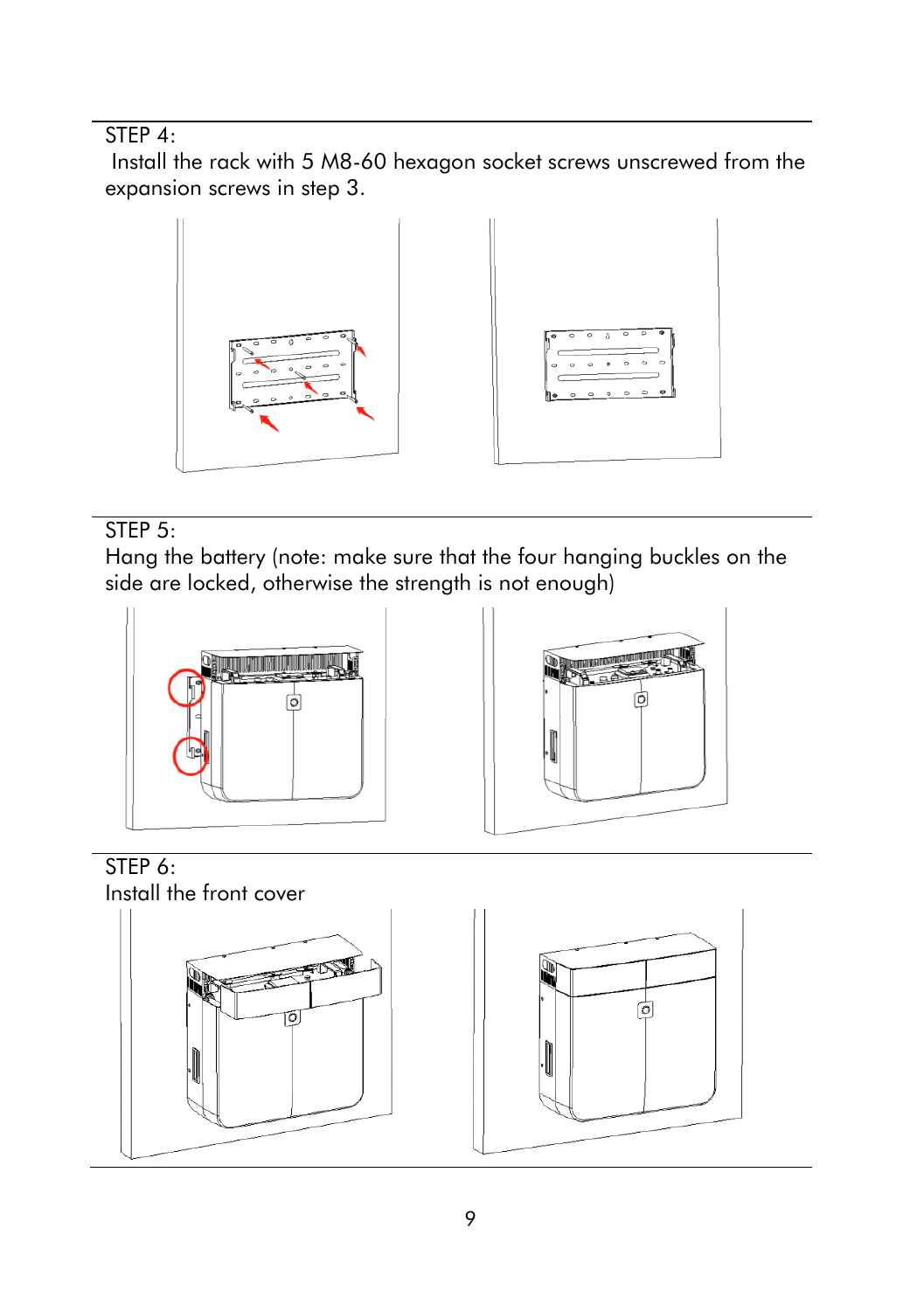### <span id="page-11-0"></span>**6.3 Mounting the Battery (10kWh)**

### **Procedure:**

#### **CAUTION** ∧

The battery must be mounted in upright position with a maximal tilt angle of 15 degree .



STEP 1:

Prepare the battery box and remove the upper cover (fixed by buckle)

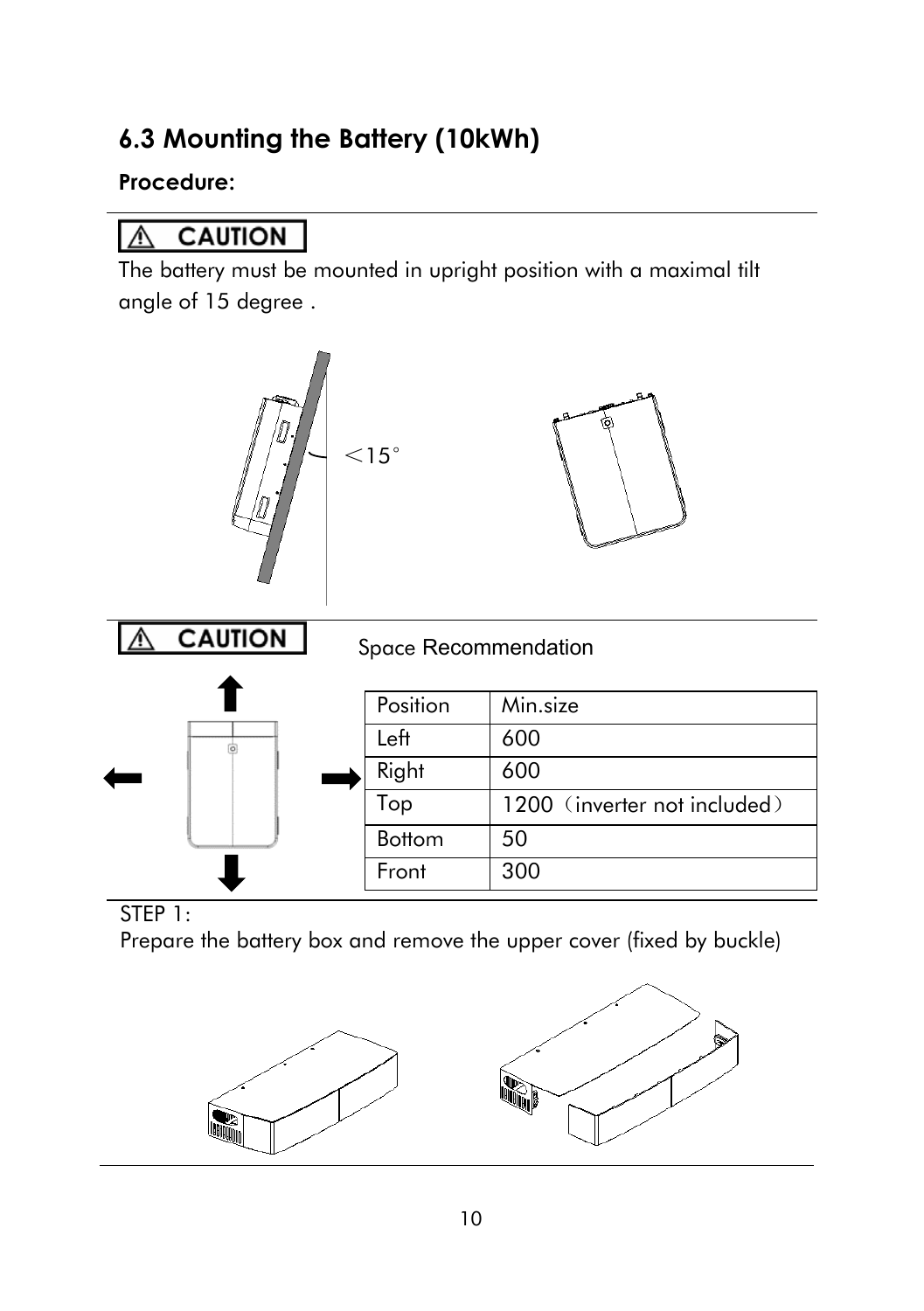STEP 2:

Install the remaining bottom frame accessories on the 10 kW battery (when installing, take out the 3 rubber plugs on the bottom frame accessories, and then use 3 M5-10 stainless steel cross round head triple combination screws to fix the bottom frame on the battery, and then put back the rubber plug)



STEP 3 :

Drill holes on the wall (diameter 12mm, drilling depth≥ 65mm, unscrew 6 M8-60 expansion screws, and put the expansion head into the drilled hole.

note: the height of the drill hole must be ≥200mm

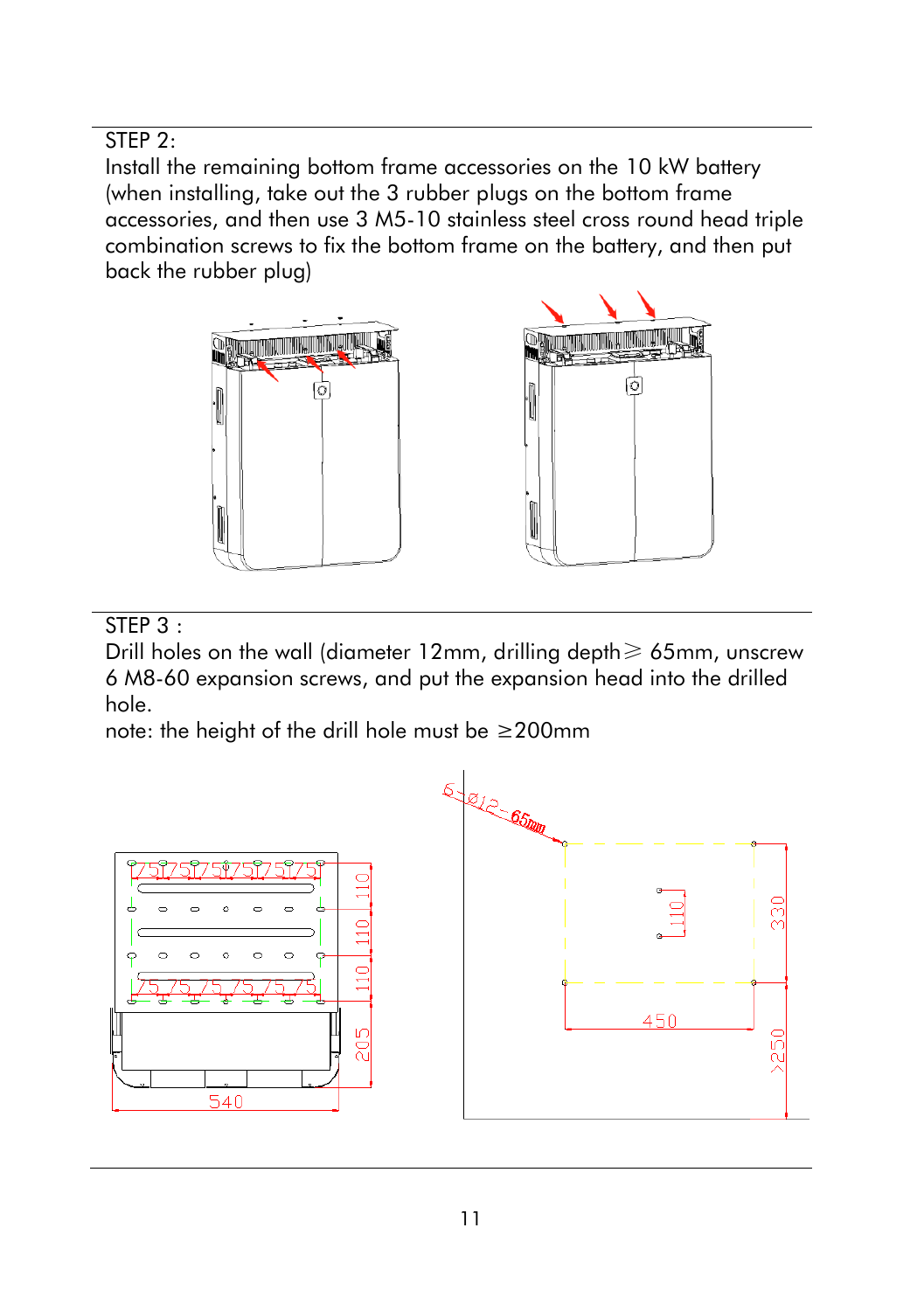STEP 4:

Install the rack with 6 M8-60 hexagon socket screws unscrewed from the expansion screws in step 3.



### STEP<sub>5</sub>:

Hang the battery (note: make sure that the six hanging buckles on the side are locked, otherwise the strength is not enough)







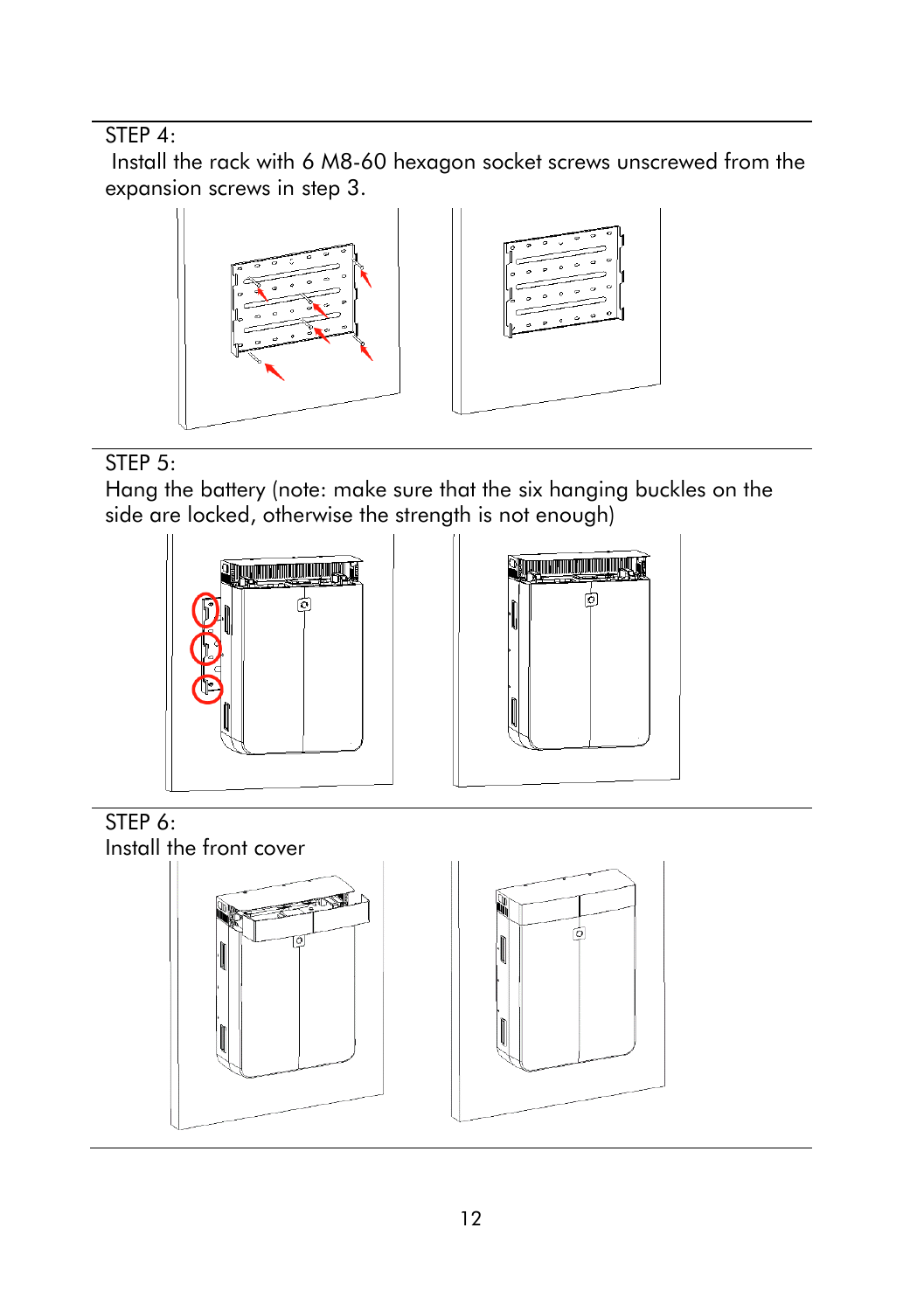## <span id="page-14-0"></span>**7. Electrical Connection**

## <span id="page-14-1"></span>**7.1 Overview of the Connection Area**



| <b>Position</b> | Designation                |
|-----------------|----------------------------|
|                 | <b>Battery Power Ports</b> |
|                 | DC Isolator (125A)         |
|                 | <b>BMS</b> Ports           |
|                 | Grounding Port             |
|                 | Power Switch               |

## <span id="page-14-2"></span>**7.2 Battery Power Connection**

Battery connection diagram

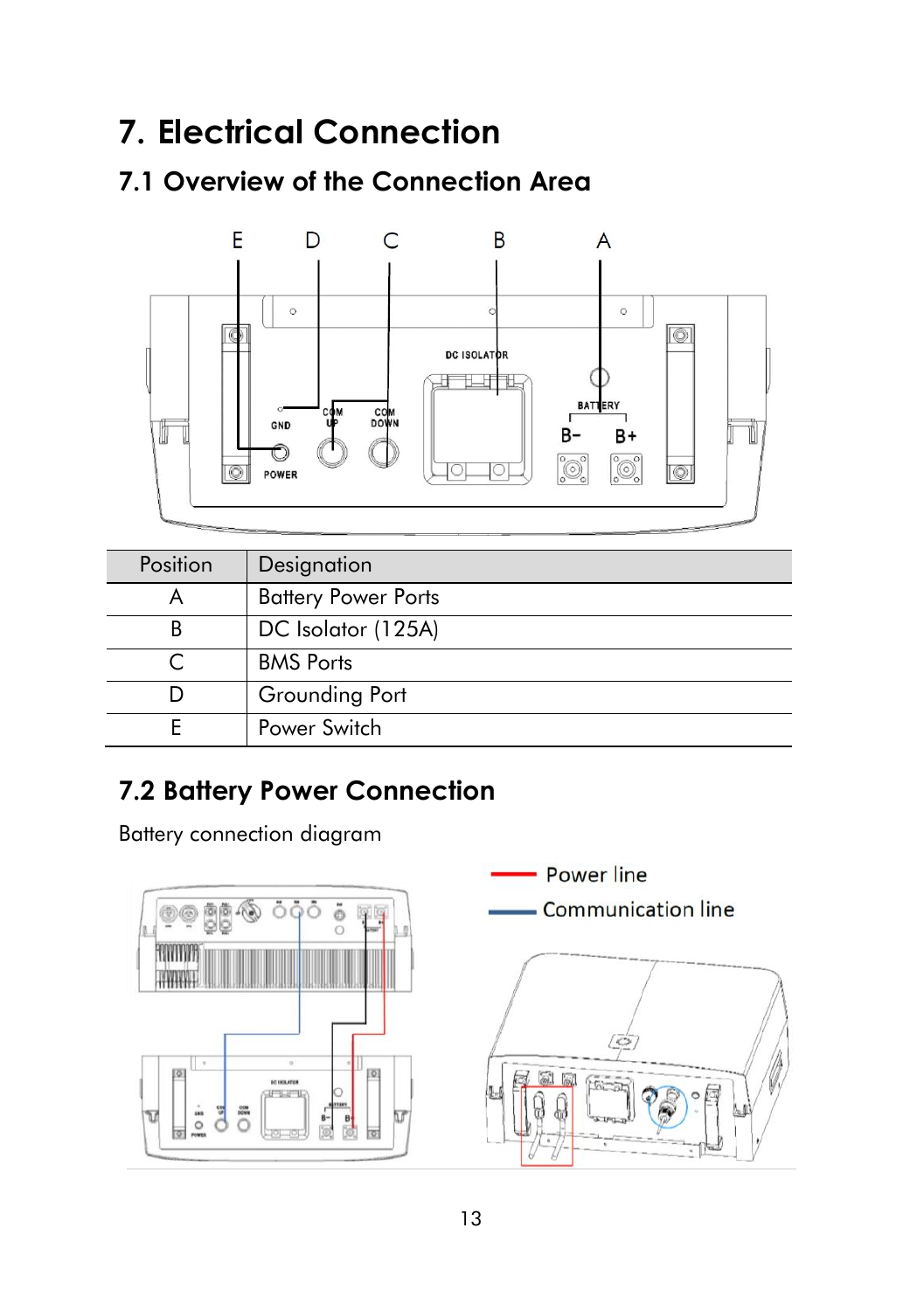#### **CAUTION** ∧

Before connecting the power cable, make sure the battery is turned off, and the DC isolator is disconnected. Power Cables are supplied with included accessories kit, please confirm they are correct before installation.

STEP 1:

• Install the connectors to battery power ports; make sure the polarities are correct.

STEP 2:

•Plug the other ends of power cables into inverter. Please contact with your inverter vendor for detailed information.

## <span id="page-15-0"></span>**7.3 BMS Communication Connection**

Please check whether the BMS communication cable in the accessory box is appropriate for the battery. If you are not sure of that, please confirm with your vendor.

### **Procedure:**

STEP 1:

•Please insert the BMS connector into the BMS port of battery.

STEP 2:

•Please insert the other end of the cable in the corresponding port of inverter.

BMS Connector Pin Definition:



- 1. BMS CAN H
- 2. BMS\_CAN\_L
- 3. BMS\_485\_A
- 4. NULL
- 5. BMS\_485\_B
- 6. NULL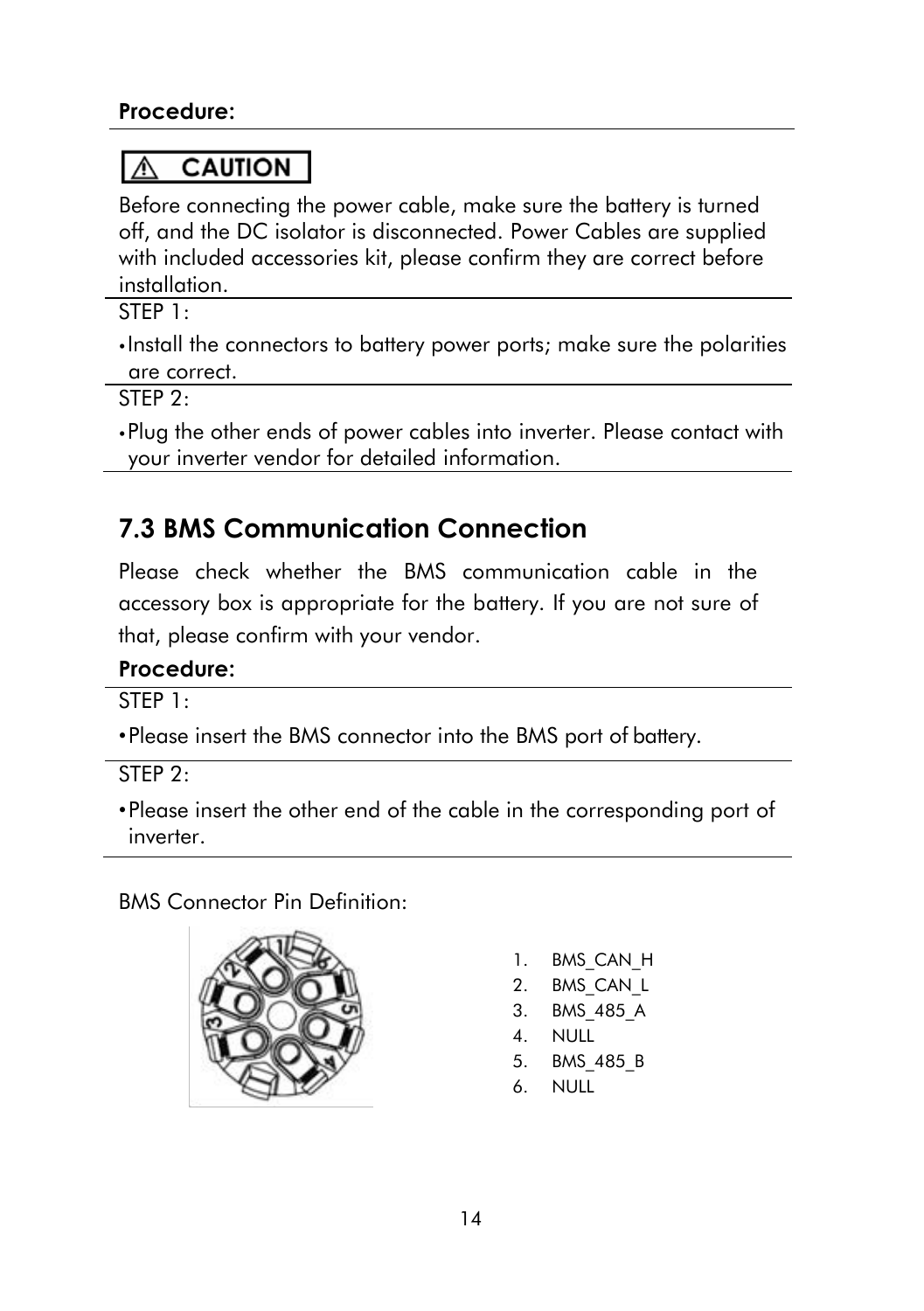### <span id="page-16-0"></span>**7.4 Parallel Connection of Multi-batteries**

Up to 3 units of AIO2-BTLV Series batteries with the same capacity can be parallel connected in one system.

Parallel Connection Diagram



 $\cdot$  up to 5 units

### **Procedure:**

STEP 1:

- •Connect all the positive terminals of power ports of eachbattery.
- •Connect all the negative terminals of power ports of each battery.
- •Connect the power ports to inverter.

### STEP<sub>2</sub>:

•Connect the BMS ports of each battery. The COM DOWN of the first battery should be connected to the COM UP of the second battery and so forth.

•Then connect the BMS port to inverter.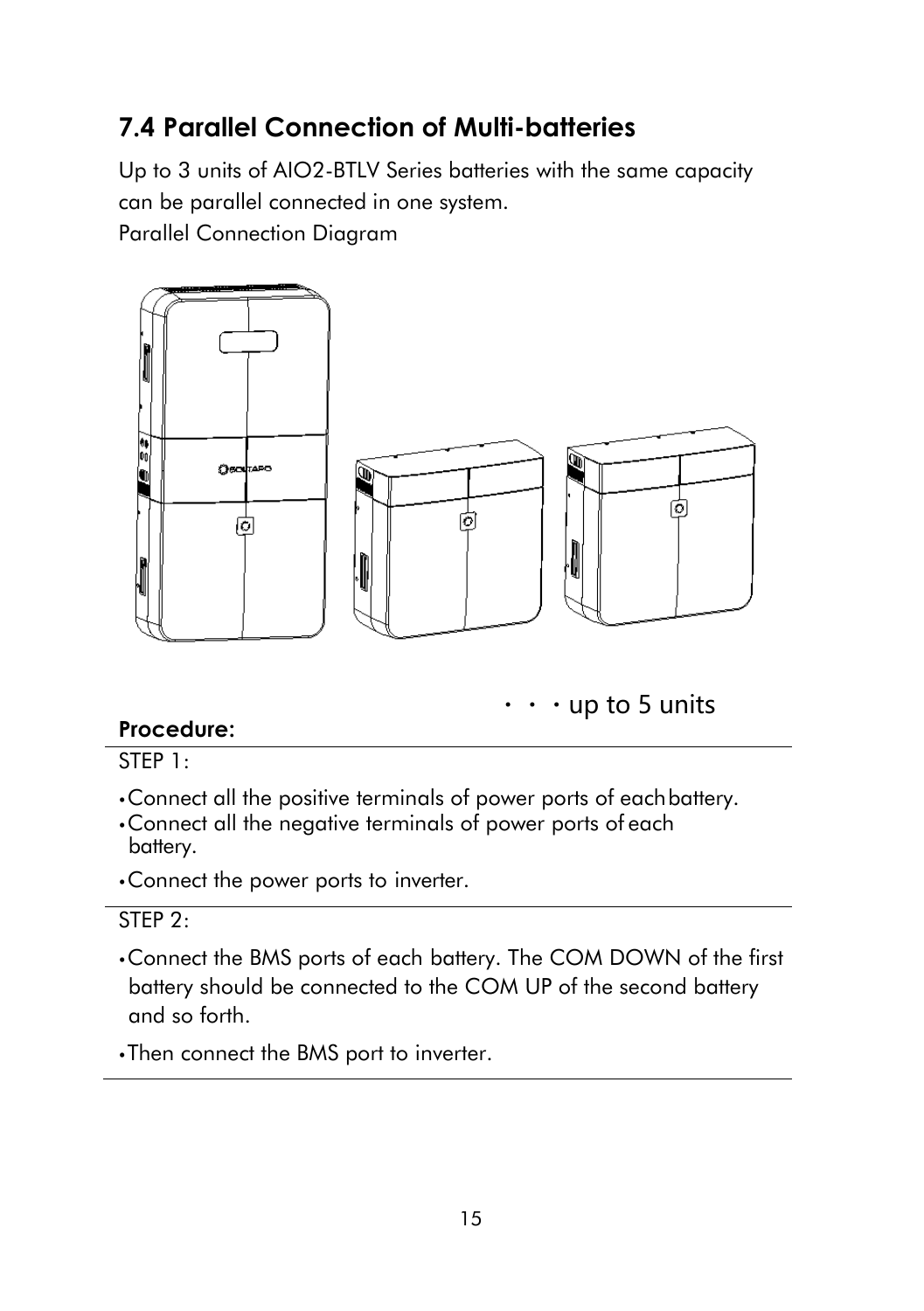## <span id="page-17-0"></span>**8. Operating of the Battery**

### <span id="page-17-1"></span>**8.1 LED Indicator**

The LED indicates the operating state of battery and also battery SOC. Battery status can be monitored remotely via inverter monitoring portal when installed with Soltaro Hybrid Inverters.

| LED  | Explanation                                                   |                                                                                                                        |  |
|------|---------------------------------------------------------------|------------------------------------------------------------------------------------------------------------------------|--|
| Blue |                                                               | The battery's status is normal;                                                                                        |  |
|      |                                                               | means $SOC = 0 \sim 25\% (SOC1)$<br>SOC1 will flash when charging                                                      |  |
|      |                                                               | means $SOC = 25% + 25% \sim 50%$ (SOC2)<br>when charging, 25% indicator light is on and<br>SOC <sub>2</sub> will flash |  |
|      |                                                               | means $SOC = 50\% + 50\% \sim 75\%$ (SOC3)<br>when charging, 50% indicator light is on and<br>SOC3 will flash          |  |
|      |                                                               | means $SOC = 75% + 75% \sim 100%$ (SOC4)<br>when charging, 75% indicator light is on and<br>SOC4 will flash            |  |
| Red  | • If the battery SOC is below 5%, all the lights will be red. |                                                                                                                        |  |
|      |                                                               | . When there is a service alert, all the lights will be red.                                                           |  |

### <span id="page-17-2"></span>**8.2 Turn On/Off the Battery**

•When turning on the battery, turn on the isolator firstly, then switch on the battery;

•When turning off the battery, switch off the battery firstly, then disconnect the isolator.

### <span id="page-17-3"></span>**8.3 Maintenance**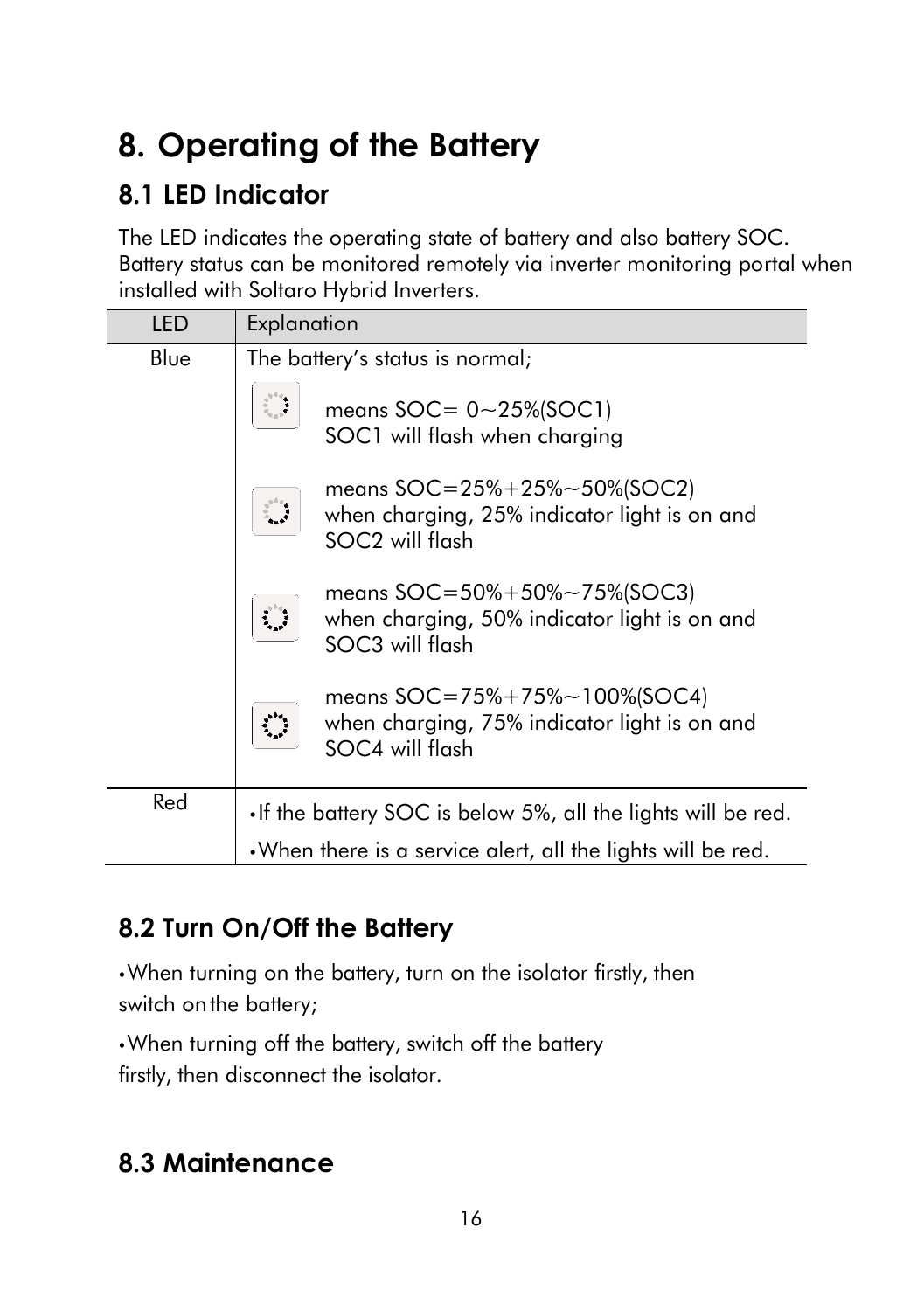When carrying out battery maintenance, please pay attention to the following matters:

•Only authorized service personnel are allowed to install the battery or perform servicing and maintenance.

•The battery case can be cleaned by dry cloth or soft brush if necessary.

•No electrical maintenance is required.

•The power should be disconnected before attempting any maintenance or cleaning of the battery.

| <b>Electrical Data</b>       | AIO2-BTLV-5KWH                                                      | AIO <sub>2</sub> -BTLV-10KWH |
|------------------------------|---------------------------------------------------------------------|------------------------------|
| Cell Type                    | LFP                                                                 | LFP                          |
| <b>Total Energy</b>          | 5 kWh                                                               | 10kWh                        |
| Depth of Discharge           | 90%                                                                 | 90%                          |
| Usable Energy                | 5 kWh                                                               | 10kWh                        |
| Nominal Voltage              | 51.2 V                                                              | 51.2 V                       |
| Operating Voltage Range      | 40-58.4 V                                                           | 40-58.4 V                    |
| Nominal Capacity             | 100 Ah                                                              | 200 Ah                       |
| Max. Charge Current          | 50 A                                                                | 100 A                        |
| Max. Discharge Current       | 100 A                                                               | 100 A                        |
| Max. Parallel Number         | 5 units                                                             | 5 units                      |
| General Data                 | AIO2-BTLV-5KWH                                                      | AIO2-BTLV-10KWH              |
| Mounting information         | Wall-mounted / Ground-mounted                                       |                              |
| Communication                | <b>CAN / RS485</b>                                                  |                              |
| <b>Operating Temperature</b> | $0 \sim 45^{\circ}$ C charge / -10 $\sim$ 50 $^{\circ}$ C discharge |                              |
| Dimension                    | 540*430*210 mm                                                      | 540*680*210 mm               |
| Weight                       | $45$ kg                                                             | 85 kg                        |
| IP Protection Type           | <b>IP65</b>                                                         |                              |

## <span id="page-18-0"></span>**9. Technical Data**